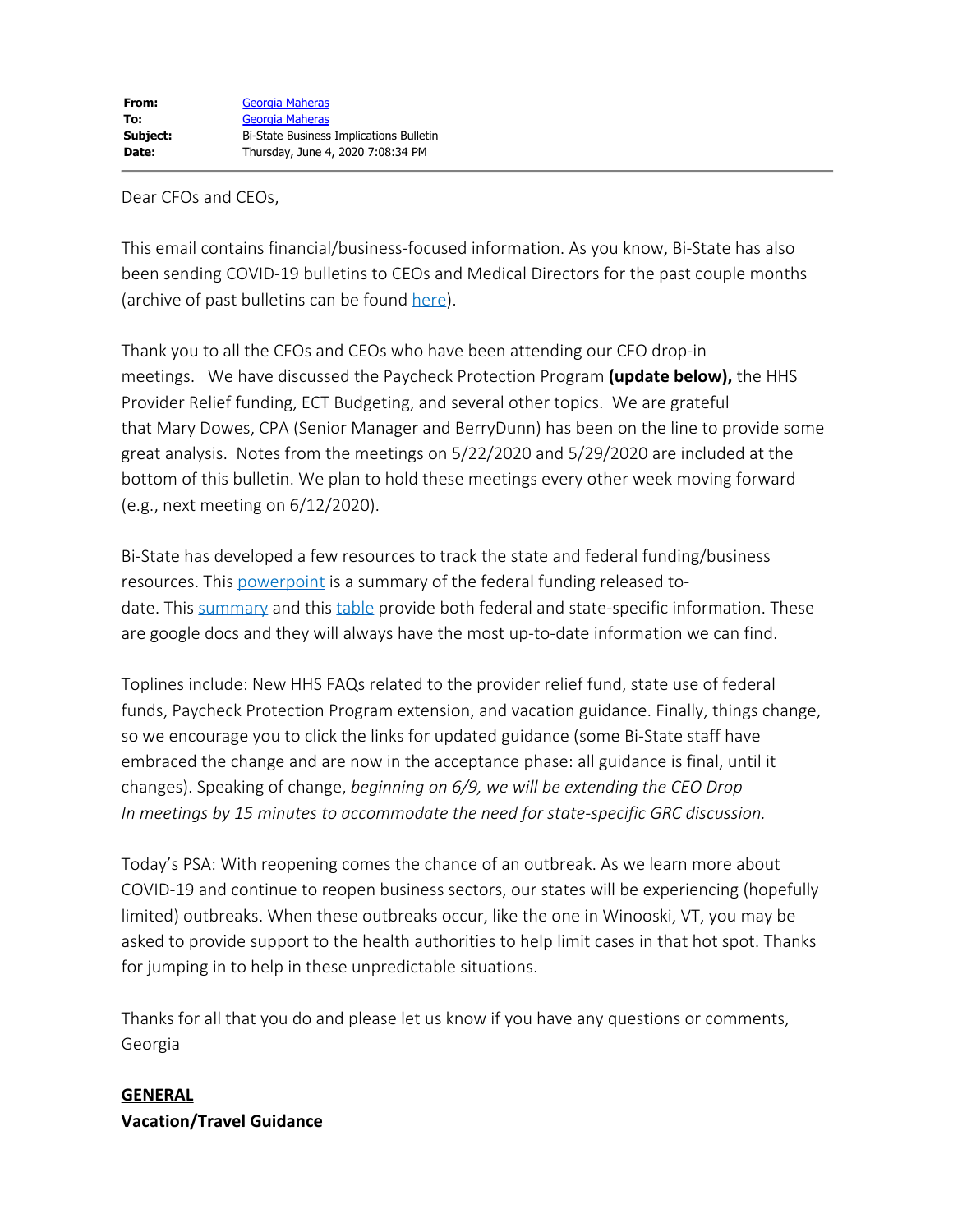Health centers have been working to develop guidelines/policies to cover staff vacation/travel with regards to COVID-19 Exposure. Thanks to Greater Seacoast and The Health Center for their examples, which can be found [here](https://drive.google.com/file/d/1JqVrYPkyKB1kN5Tk66p0xDlz_QqSh95g/view?usp=sharing) and here, respectively.

Vermont Policy: VT released a [new HAN](https://www.healthvermont.gov/sites/default/files/documents/pdf/COVID-19-HAN-UpdatedChangestoQuarantine.pdf) on 6/3 about individuals who have been out of the state for over 24 hours. This HAN does not address *essential workers*. Bi-State is still working with the other provider associations to get clarity/flexibility for essential workers. We don't have that yet.

New Hampshire Policy: DHHS has shared [this guidance](https://www.dhhs.nh.gov/dphs/cdcs/covid19/documents/employee-travel-guidance.pdf) for anyone traveling outside of NH. Today, DHSS reiterated the guidance, which requires quarantine for 14 days: "Any persons traveling internationally (including Canada), on public conveyances outside of NH, VT, or ME, or on a cruise, should quarantine for 14 days after return, which is consistent with CDC guidance. Occupational Medicine and businesses should screen staff for such travel before returning to work. Other domestic travel risk can be assessed by Occupational Medicine on a case-by-case basis."

# **Human Resources Office Hours - Leading During a Crisis: HR Leaders Responding to COVID-19**

An upcoming NACHC webinar presents an opportunity to hear from one health center HR director who will discuss COVID-19's impact in his area from a HR perspective, the health center's response, and what HR challenges are anticipated as the state begins to recover and reopen. This webinar will be on Tuesday, June 9<sup>th</sup> at 2:00-3:00 p.m. ET. [Join the day of the](https://lnks.gd/l/eyJhbGciOiJIUzI1NiJ9.eyJidWxsZXRpbl9saW5rX2lkIjoxMjgsInVyaSI6ImJwMjpjbGljayIsImJ1bGxldGluX2lkIjoiMjAyMDA2MDIuMjIzNDQwNzEiLCJ1cmwiOiJodHRwczovL25hY2hjLndlYmV4LmNvbS9tdzMzMDAvbXl3ZWJleC9kZWZhdWx0LmRvP25vbWVudT10cnVlJnNpdGV1cmw9bmFjaGMmc2VydmljZT02JnJuZD0wLjgxNzc0Mzc4MTE0OTE1NTUmbWFpbl91cmw9aHR0cHMlM0ElMkYlMkZuYWNoYy53ZWJleC5jb20lMkZlYzMzMDAlMkZldmVudGNlbnRlciUyRmV2ZW50JTJGZXZlbnRBY3Rpb24uZG8lM0Z0aGVBY3Rpb24lM0RkZXRhaWwlMjYlMjYlMjZFTUslM0Q0ODMyNTM0YjAwMDAwMDA0NTM4YzAwNGRhZjQxNzUzNGRlOGMyZmVjZTJlYzE4ZDZjNmQ2MmNkMDk5M2U4MTA5MjVhYzcwMzIyNTg0MzYyYiUyNnNpdGV1cmwlM0RuYWNoYyUyNmNvbmZWaWV3SUQlM0QxNjI0MjY3MTU4ODExMjU1NTIlMjZlbmNyeXB0VGlja2V0JTNEU0RKVFN3QUFBQVRkd2JzM25pclExYUpaRjFMM3RGYkRDTzYwUzBfNU5QcFZLcWxPSnNzV2Z3MiUyNiJ9.BJvfh1WOyVW-a5mkiSD0OORi766ofqdeFG2AZE5rD3k/br/79358503881-l) [session.](https://lnks.gd/l/eyJhbGciOiJIUzI1NiJ9.eyJidWxsZXRpbl9saW5rX2lkIjoxMjgsInVyaSI6ImJwMjpjbGljayIsImJ1bGxldGluX2lkIjoiMjAyMDA2MDIuMjIzNDQwNzEiLCJ1cmwiOiJodHRwczovL25hY2hjLndlYmV4LmNvbS9tdzMzMDAvbXl3ZWJleC9kZWZhdWx0LmRvP25vbWVudT10cnVlJnNpdGV1cmw9bmFjaGMmc2VydmljZT02JnJuZD0wLjgxNzc0Mzc4MTE0OTE1NTUmbWFpbl91cmw9aHR0cHMlM0ElMkYlMkZuYWNoYy53ZWJleC5jb20lMkZlYzMzMDAlMkZldmVudGNlbnRlciUyRmV2ZW50JTJGZXZlbnRBY3Rpb24uZG8lM0Z0aGVBY3Rpb24lM0RkZXRhaWwlMjYlMjYlMjZFTUslM0Q0ODMyNTM0YjAwMDAwMDA0NTM4YzAwNGRhZjQxNzUzNGRlOGMyZmVjZTJlYzE4ZDZjNmQ2MmNkMDk5M2U4MTA5MjVhYzcwMzIyNTg0MzYyYiUyNnNpdGV1cmwlM0RuYWNoYyUyNmNvbmZWaWV3SUQlM0QxNjI0MjY3MTU4ODExMjU1NTIlMjZlbmNyeXB0VGlja2V0JTNEU0RKVFN3QUFBQVRkd2JzM25pclExYUpaRjFMM3RGYkRDTzYwUzBfNU5QcFZLcWxPSnNzV2Z3MiUyNiJ9.BJvfh1WOyVW-a5mkiSD0OORi766ofqdeFG2AZE5rD3k/br/79358503881-l)

# **Podcast: Strategies to Manage Financial Operations During COVID-19 Response and Recovery**

NACHC is podcasting too! NACHC is producing a [five-part podcast series](https://lnks.gd/l/eyJhbGciOiJIUzI1NiJ9.eyJidWxsZXRpbl9saW5rX2lkIjoxNDMsInVyaSI6ImJwMjpjbGljayIsImJ1bGxldGluX2lkIjoiMjAyMDA2MDIuMjIzNDQwNzEiLCJ1cmwiOiJodHRwczovL2NvbmZlcmVuY2VzLm5hY2hjLm9yZy9uYWNoYy9hcnRpY2xlcy8zMDI4L3ZpZXcifQ.d9fAu7RsdiOBzzukWNfahG2JIpI1e9n-RMpVKJo4s00/br/79358503881-l) to help health centers manage their fiscal solvency during COVID-19 response and recovery. Podcast topics include: managing your health center's cash flow, paycheck protection, provider relief funding, grants management, and staffing. The first two sessions are available now:

- Podcast 1: Staffing Considerations
- Podcast 2: Provider Relief Fund, CARES Act, Paycheck Protection Program and Health Care Enhancement Act

## **Podcast: Policy in Plainer English**

But, the best podcasts are policy ones. Check out **[Policy in Plainer English](http://www.plainerenglish.org/)** (or subscribe to it on the usual podcast sources) for our own Helen Labun's Season Two telehealth series. Available telehealth podcasts include:

- · Telehealth Reimbursement & COVID-19
- · Telehealth and the Telephone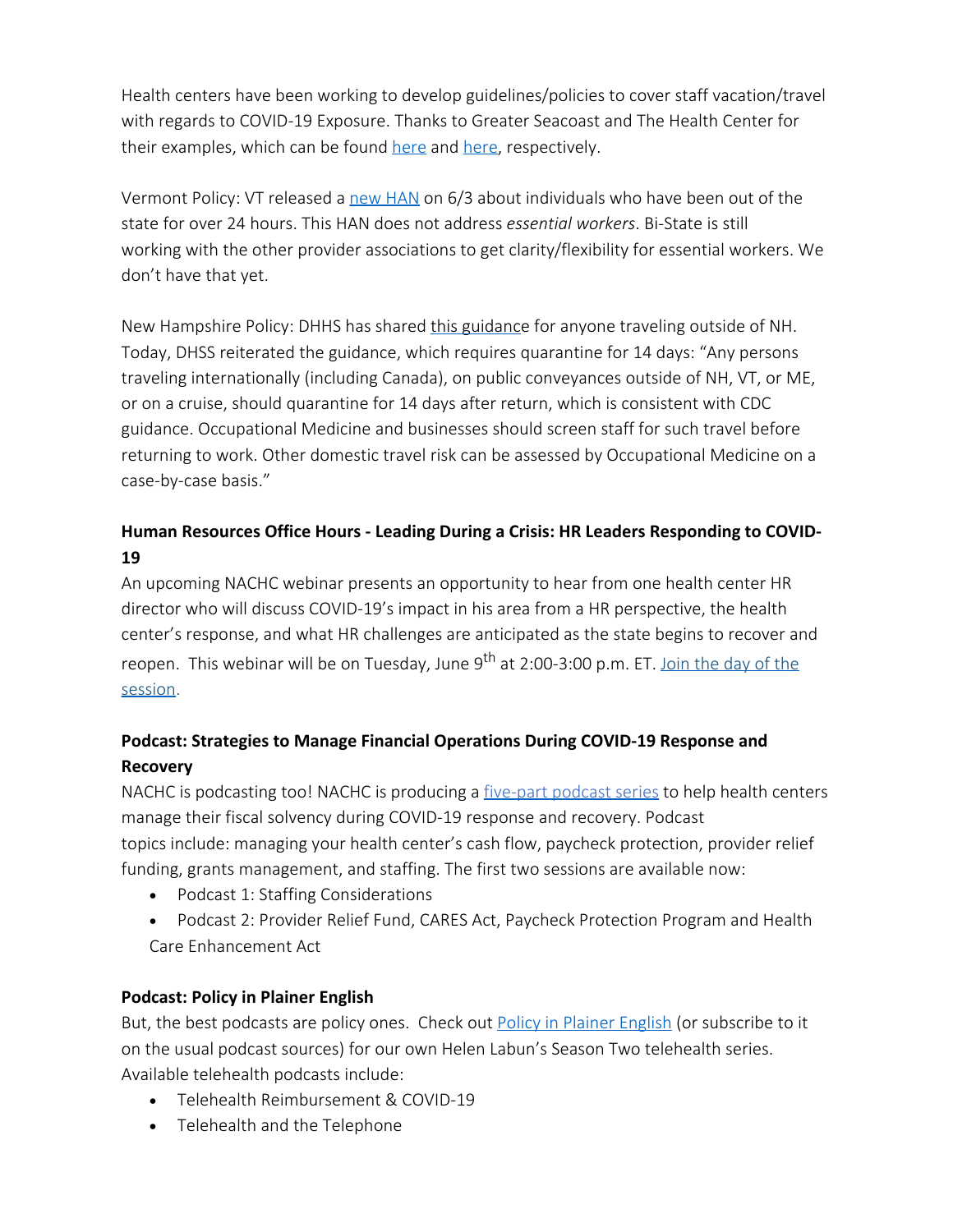- · Telehealth and the Telephone Epilogue CCM
- · Broadband for Telehealth
- · Telehealth Reimbursement & COVID-19 Part Two
- · Teledentistry
- · Telehealth and Provider Consultations

Season One is all about value-based care.

## **FEDERAL FUNDING RELATED:**

### **Paycheck Protection Program Extension**

Last night the Senate approved an extension to the PPP and it is now headed to the President for signature. H.R. 7010, [found here](https://www.congress.gov/bill/116th-congress/house-bill/7010/text), offers the following flexibilities:

- · It extends the performance period from 8 weeks to 24 weeks.
- It reduces the payroll percentage to 60% from 75% so there is greater flexibility to use the funds for the same list of operating expenses that are in the current guidance.
- There are new exceptions to limitations on forgiveness if you are unable to rehire or restore business by the end of the year.
- The deferral period (no payments) is extended from six months to one year (unless you don't apply for forgiveness in which case payments start 10 months after the end of the performance period).

The SBA will be unpacking this new legislation and releasing updated guidance soon (including a provision to let you use the old guidance if you want). Please reach out to your auditor/commercial lender/financial advisor with questions.

## **HHS Provider Relief Fund –** *UPDATED FAQs - please review*

The CARES Act includes a \$100 billion provider relief fund (and Stimulus #3.5 added \$75B to this fund). On the 5/29 CFO call we talked about the terms and conditions for these funds and the need to calculate your lost revenue to demonstrate that you needed all of the funds you were given. Since then, HHS released new FAQs, [found here](https://www.hhs.gov/sites/default/files/provider-relief-fund-general-distribution-faqs.pdf), that have additional guidance around calculating this lost revenue. The new guidance is *different* and means that the lost revenue calculation we discussed on the 5/29 call is no longer accurate. We encourage you to reach out to your trusted financial advisor regarding this new guidance.

# **Expanding Capacity for Coronavirus Testing (aka "ECT" or "H8E" for FQHCs and LALs)**

Expanding Capacity for Coronavirus Testing funds were released to FQHCs on 5/7/2020 to support necessary expenses to purchase, administer, and expand capacity for testing to monitor and suppress COVID-19 through in-scope activities. Unless you have an extension from your Project Officer, the Activity Overview and Budget Narrative should be submitted on Friday 6/5/2020 by 8 PM (as EHB will be closed for maintenance over the week).

## **Using HRSA Funds for Minor Alterations and Renovations (A/R)**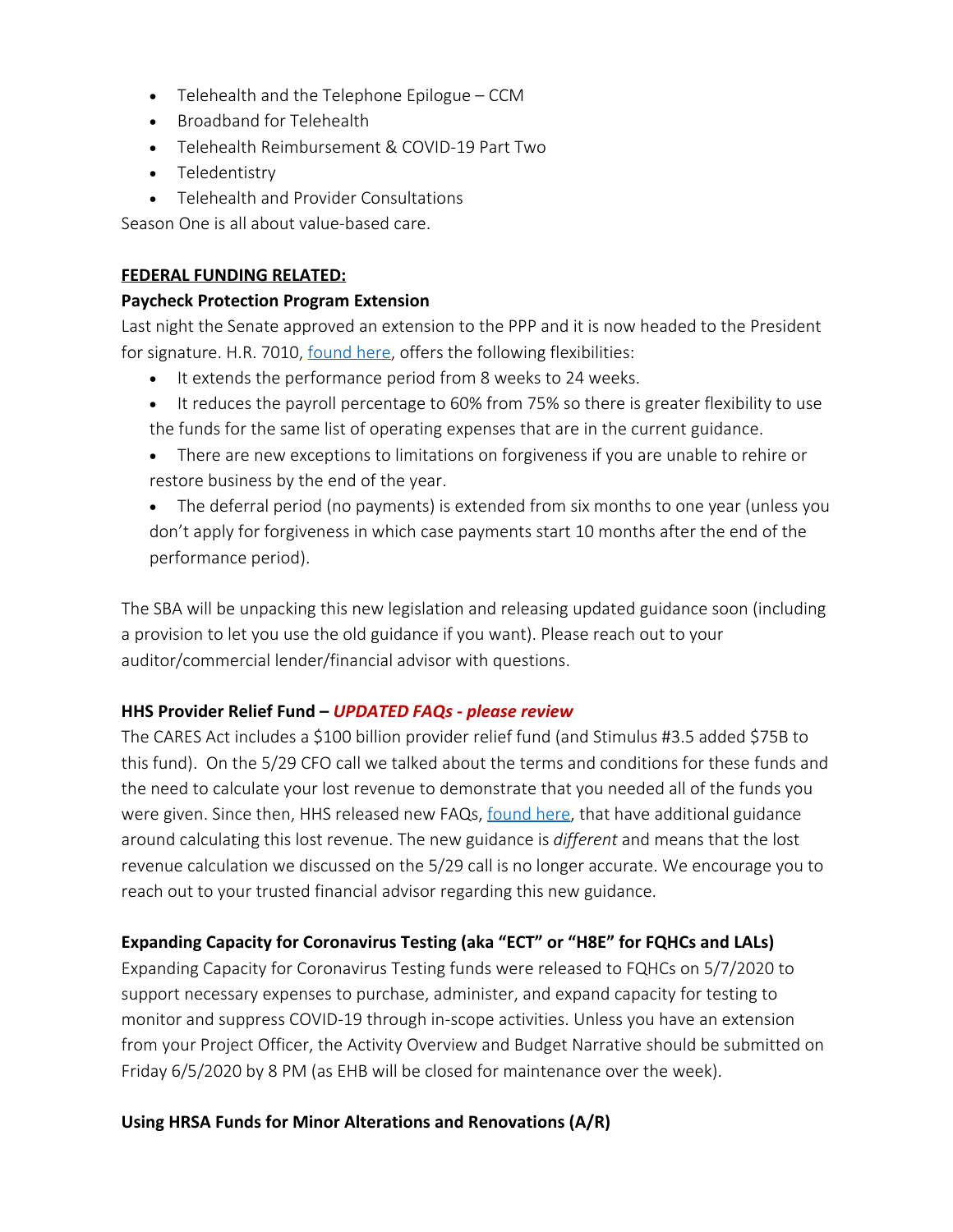HRSA has permitted health centers to use funding from H8D (up to \$500,000) and funding from H8E (aka ECT, up to \$150,000) to be spent on "minor A/R." A health center that would like to spend funds in this manner can do so for one or more in-scope sites and would need to submit a detailed budget narrative, the environmental information and documentation checklist, schematics and/or floor plans, and the "Other Requirements for Sites" form. The total cost for each site-specific project must be less than \$500,000 (excluding the cost of moveable equipment). A health center theoretically can combine funds from H8D and H8E (ECT) into a single project (though on the Q&A webinar, HRSA called a proposal of this sort "challenging"), provided the project supports the health center's testing strategy (which is a requirement of the H8E/ECT funds) and provided that the total cost of the project is still less than \$500,000 (otherwise it is no longer "minor"). The [recording](https://hrsaseminar.adobeconnect.com/pb7k9hwoq9wk/?proto=true) of the ECT Q&A webinar answers several questions about minor A/R, starting at minute 47.

## **HRSA Progress Reports – Due 7/10/2020**

HRSA has released more information on the quarterly progress reports, which will be due for each of the separate funding streams, starting in July. The information can be found in the HRSA's [Coronavirus-Related Funding FAQs](https://bphc.hrsa.gov/program-opportunities/coronavirus-disease-2019/faq). Some favorites are included below.

Q: Do health centers need to submit a separate progress report for each coronavirus-related funding award (H8C, H8D, and H8E)?

A: Yes. The CARES Act legislation created new reporting requirements for all enacted and subsequent coronavirus-related emergency supplemental appropriations. Each round of coronavirus-related funding requires awardees to submit a **separate quarterly progress report** that provides status updates on the implementation of the proposed activities supported with the funding, any changes to the initially identified activities, and any issues or barriers to the implementation of the activities. Awardees will submit quarterly progress reports until all activities to be supported with the funding are completed and all funds are drawn down.

*(Added: 6/1/2020)*

Q: When will the first progress reports be due, and what will be the quarterly reporting cycle?

A: The first progress reports will be available for awardees starting July 1, 2020, and will have a submission **due date of July 10, 2020**. The quarterly reporting cycle will continue with further progress reports starting October 1, 2020, January 1, 2021, and April 1, 2021. *(Added: 6/1/2020)*

Q: What level of detail will health centers need to provide in the progress reports? A: You will provide the following information through the progress reports:

- An overall status update with percentage of activities completed.
- Narrative updates on the activities that have been completed, are in progress, and/or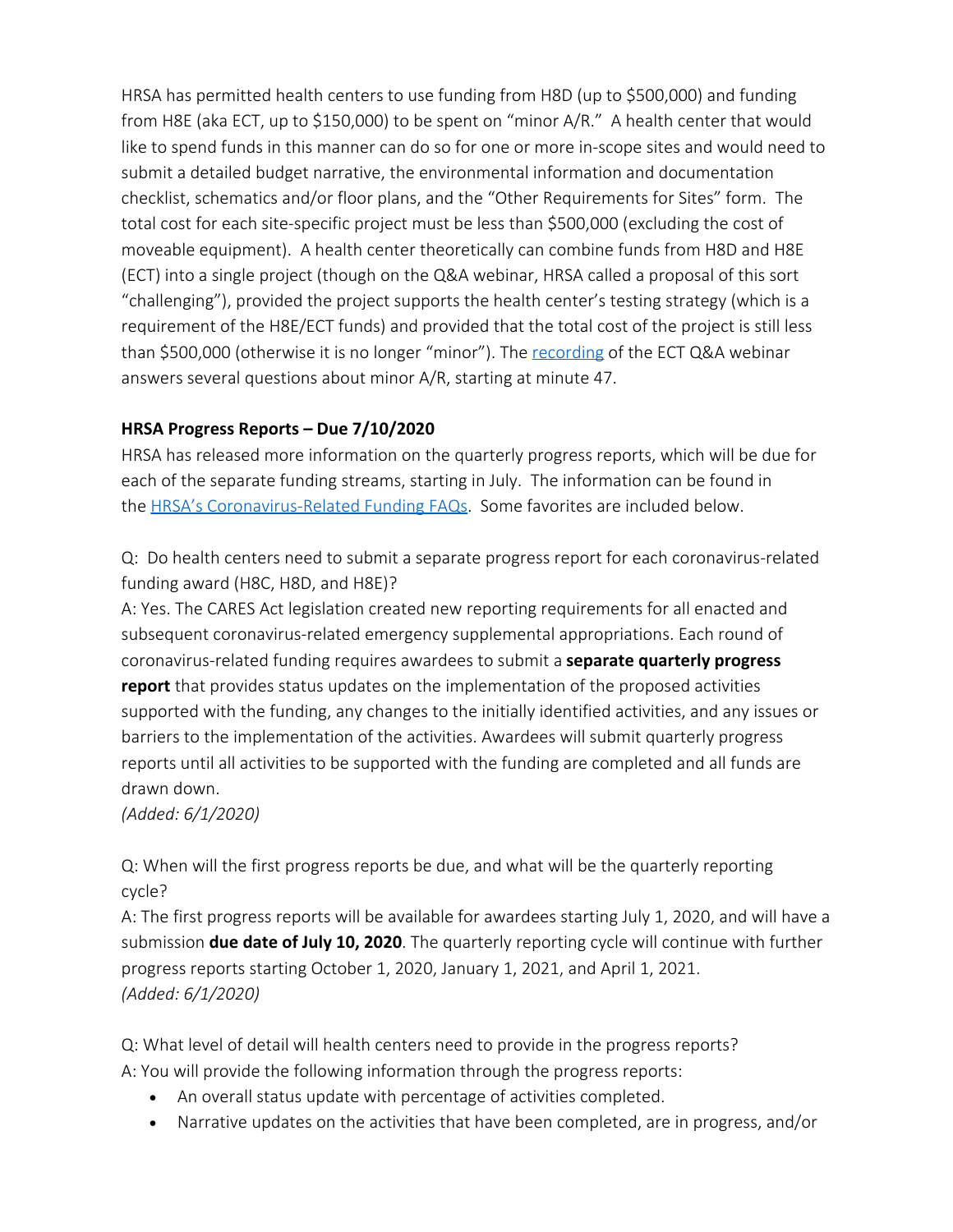are planned, under the following applicable categories:

- · Staff and patient safety
- · Testing
- Maintaining or increasing health center capacity and staffing levels
- · Telehealth
- Minor alteration/renovation activities (when applicable only for H8D and H8E awards)
- Changes to activities from what you submitted to HRSA in the initial post-award reporting requirement response.

• Issues or barriers in the use of the funding and/or implementing the planned activities. *(Added: 6/1/2020)*

## **Allowable Expenses Per Funding Source**

NACHC has created a spreadsheet [\(here](https://docs.google.com/spreadsheets/d/1DfM-aU42TMaByT5YPOo0DAVWgT6CyIAo67j4FWj9dho/edit#gid=1029484203)) with many of the most common federal funding sources and their terms and conditions. It will be updated as further guidance is released on the funding sources listed.

## **"Employee Retention Credits" Conflict with PPP**

On the CFO call on 5/29 we had some discussion about the IRS Employee Retention Credit program. There was a question about whether an organization could pursue this IRS tax credit and also the Paycheck Protection Program. The following FAQ indicates no –these two programs are mutually exclusive.

Q: May an Eligible Employer that receives a Paycheck Protection Program (PPP) loan receive the Employee Retention Credit?

A: No. An employer may not receive the Employee Retention Credit if the employer receives a PPP loan that is authorized under the CARES Act. An Eligible Employer that receives a PPP loan, regardless of the date of the loan, cannot claim the Employee Retention Credit. More FAQs of this sort can be found [here](https://www.irs.gov/newsroom/covid-19-related-employee-retention-credits-interaction-with-other-credit-and-relief-provisions-faqs).

## **NEW HAMPSHIRE- GENERAL RESOURCES:**

## **General NH COVID-19 Business Resources:**

COVID-19 NH business resources can be found **[here](https://www.nheconomy.com/covid19)**. Information about your insurance coverage, unemployment insurance, loans, etc. are all on this page.

## **NH Reopening**

NH is on an "eight-week reopening plan", which is being led by the Reopening Task Force. The state has begun releasing guidance for health care providers (and others) about reopening. Information can be found [here](https://www.nheconomy.com/reopeningtaskforce). Guidance to businesses about this plan is found [here](https://www.covidguidance.nh.gov/).

## **NEW HAMPSHIRE-FUNDING RESOURCES:**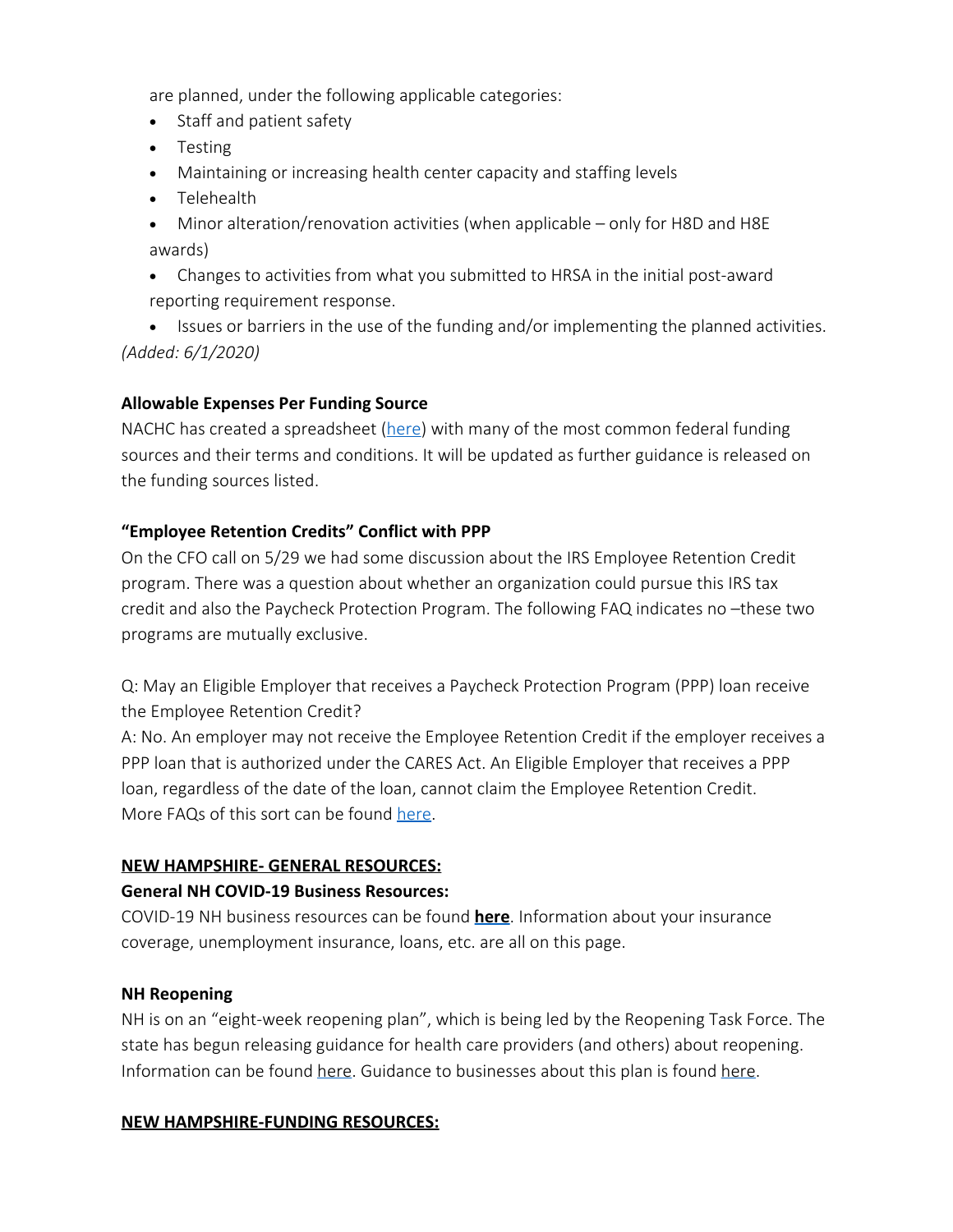#### **NH Non-Profit Response Fund**

[The NH Non-Profit Response Fund](https://resources.nhcdfa.org/programs/nh-nonprofit-response-fund/) (a partnership of the Community Development Finance Authority, the Business Finance Authority, and the NH Center for Non-Profits) has opened up an opportunity for NH non-profits. Requests for funds should cover no more than 90 days of expenditures and may be used for working capital, equipment purchases, program expenses, etc. Eligible organizations may apply for \$2,500 to \$100,000 in loan funds. The loan term is up to 24 months, with the first payment due 6 months after closing. A portion of the request may be forgiven, the forgiven portion will be outlined in the commitment letter. Interest for loans will be 0% for the first 12 months and convert to 2.75% in the 13th month. Loans will accrue simple interest at a rate of 2.75% for months 13 through payoff of the loan. There will be no prepayment penalty. Applications may be submitted through CDFA's online application site [\(https://resources.nhcdfa.org](https://resources.nhcdfa.org/)). Funds will be released on a rolling basis as funds are raised, continuing throughout the outbreak and recovery phases of the crisis.

#### **GOFERR Non-Profit Pool (out of the State's federal stimulus funds)**

This is funding source is currently being developed. It is possible that the funds will be available to health care non-profits, but that is not clear as of this writing.

#### **Stabilization Payment Request to NH DHHS**

Medicaid stabilization funds will flow through MCO contracts over the next few months. All entities eligible for the Medicaid stabilization payments aka Medicaid directed payments should have received a letter from NH DHHS via USPS detailing the amount each entity is entitled to. There are steps that the health care organization must take in order to receive payments from the MCOs. Please contact Kristine Stoddard if you have not received your notice or if you have any questions.

## **NH Health Care System Relief Fund – still open**

Organizations must make clear in your application the impact of the COVID-19 has had on your finances, how it affects your ability to provide services, and what the impact will be to your patients and your community if you do not receive financial assistance. Providers can download an application for the COVID-19 Emergency Healthcare System Relief Fund at <https://www.dhhs.nh.gov/documents/covid19-relief-fund-app.docx>. Applications should be submitted by email to [healthcarerelieffund@dhhs.nh.gov](mailto:healthcarerelieffund@dhhs.nh.gov).

## **VERMONT-GENERAL BUSINESS:**

## **FQHCs serving as testing sites**

On the 6/3 CMO call, there was discussion about the latest information from VDH regarding when and how an FQHC can serve as a testing site. As part of its ongoing pandemic response, VDH has updated guidance for FQHCs who wish to serve as testing sites:

• In general, VDH is encouraging FQHCs to continue to work with Kelly Dougherty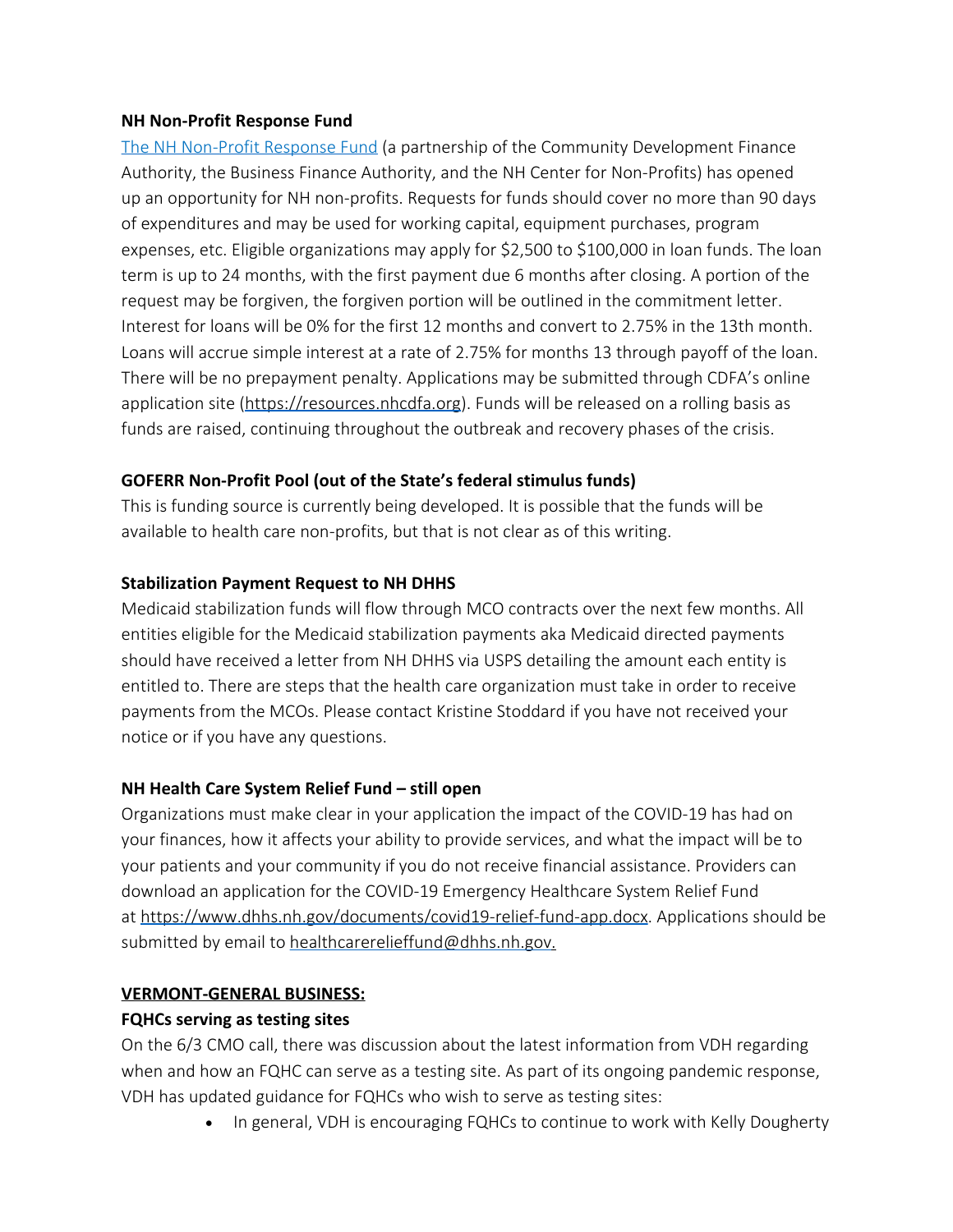to establish permanent testing sites (let Georgia know if you are interested and haven't been connected to Kelly). These sites would be managed by the FQHCs and tests will be sent to UVMMC or other labs, but not the state lab.

- VDH is decommissioning some of the earlier established testing sites (including three hosted by FQHCs) that were put in place to ensure sufficient geographic distribution of testing sites at the beginning of the Public Health Emergency.
- VDH is monitoring COVID-19 cases (as always) and may set up new testing sites in targeted locations if a hot spot is found. These testing sites would be managed by VDH and tests would go to the state lab.

#### **Reopening**

Vermont's plans for reopening include weekly updates to the phased reopening approach. ACCD includes the [latest guidance](https://accd.vermont.gov/covid-19) on sector-specific reopening, including links that may be helpful to you.

## **Health Care Provider Reopening Testing Protocol Requirement**

Dr. Levine has indicated that VDH is requesting that health care providers that are reopening/open develop a staff testing protocol. At this time, there is no formal requirement to submit this plan to the State.

## **DVHA Enrollment and Eligibility: Special Enrollment Period Extended through 6/15/2020**

Due to the COVID-19 Emergency, Vermont is facilitating initial and continuous health care enrollment by:

- Temporarily waiving financial verifications required for those seeking to enroll in health insurance;
- Extending Medicaid coverage periods (meaning DVHA is not processing the annual "reviews" that could result in loss of Medicaid) until after the emergency ends;
- Not ending Medicaid coverage during the Emergency period unless the customer requests it;
- Temporarily waiving Dr. Dynasaur premiums, beginning with the April bills for the premium due in May;
- Offering a Special Enrollment Period for those who do not currently have health insurance to enroll in a qualified health plan and receive premium and cost-sharing assistance, if eligible. (Eligible Vermonters can continue to apply for, and enroll in, Medicaid at any time). This Special Enrollment Period is currently open through June 15, 2020.

## **PPE Surveys – ongoing**

Thank you to all of you who have completed the PPE Burn Rate survey and sent them to Georgia! For those of you who have not yet submitted your responses to Georgia, please use the attached table to input your information so she can submit it to the SEOC.

## **VERMONT-FUNDING:**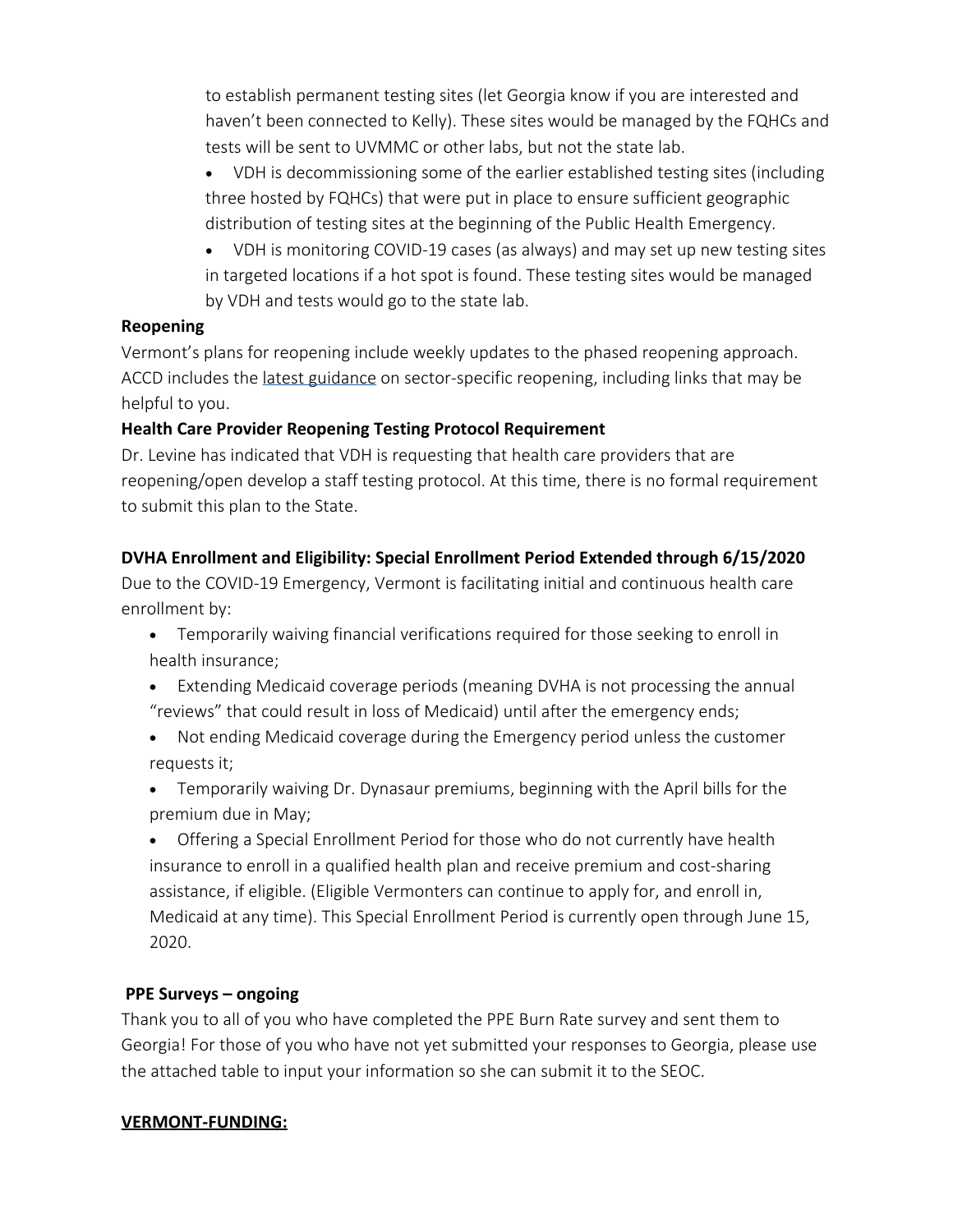As was discussed during the CEO call on 6/2, the Scott Administration and Legislature are working together to define a way to use the State's federal funding to support the health care sector. Helen will be reaching out to Vermont members following up on this.

# **MEETING NOTES: CFO Meeting Call Notes (5/22/2020)**

Georgia Maheras (abbreviated GJM) began the call by calling attention to a few key points:  

1. Georgia shared the [webpage](https://www.hhs.gov/coronavirus/cares-act-provider-relief-fund/index.html) for HHS's provider relief fund landing page. This new, favorite webpage tells what money was allocated and to whom, and it has all of the attestation links. Health providers will need to submit financial info, etc., and attest for each of the funding streams. The next attestation deadline is 6/3/2020. *(Deadline has since been extended by 45 days.)*

2. The ECT (H8E) Activity Report and Budget is due SATURDAY 6/6/2020. EHB will be down for maintenance after 8 PM on Friday 6/5/2020. HRSA is not changing the deadline. This means that health centers must submit the activity report and budget no later than Friday 6/5/2020 (or have received a deadline extension in advance from their Project Officer).

3. For the ECT (H8E) funding, you can subcontract with another organization (like your local hospital) to give them some of this testing money.

4. Each state received funding for the state COVID response. They are now beginning to release their plans for these dollars. The first wave of this funding has a limited amount of funding for health care sector. Both states plan to allocate some of this funding for nonprofits, which might be helpful to you. In Vermont, the Governor's plans still need legislative approval, so this will take longer. The plans for these funds in both states will be complicated and will roll out slowly. Bi-State will be tracking and sharing information as we have it. Thank you for your patience.

Mary Dowes (abbreviated MD) of BerryDunn was also on the call to provide an auditor's perspective.

The discussion opened up into a Q&A, which are grouped thematically, below

## **Expanded Capacity for Coronavirus (ECT) Funding**

Q: We received a lot of ECT funding, and I am struggling to develop a budget for it. Can we use these funds to pay for staff?

A (FQHC): We are making this assumption. We are assuming a start of testing out in the future b/c we are not currently doing testing.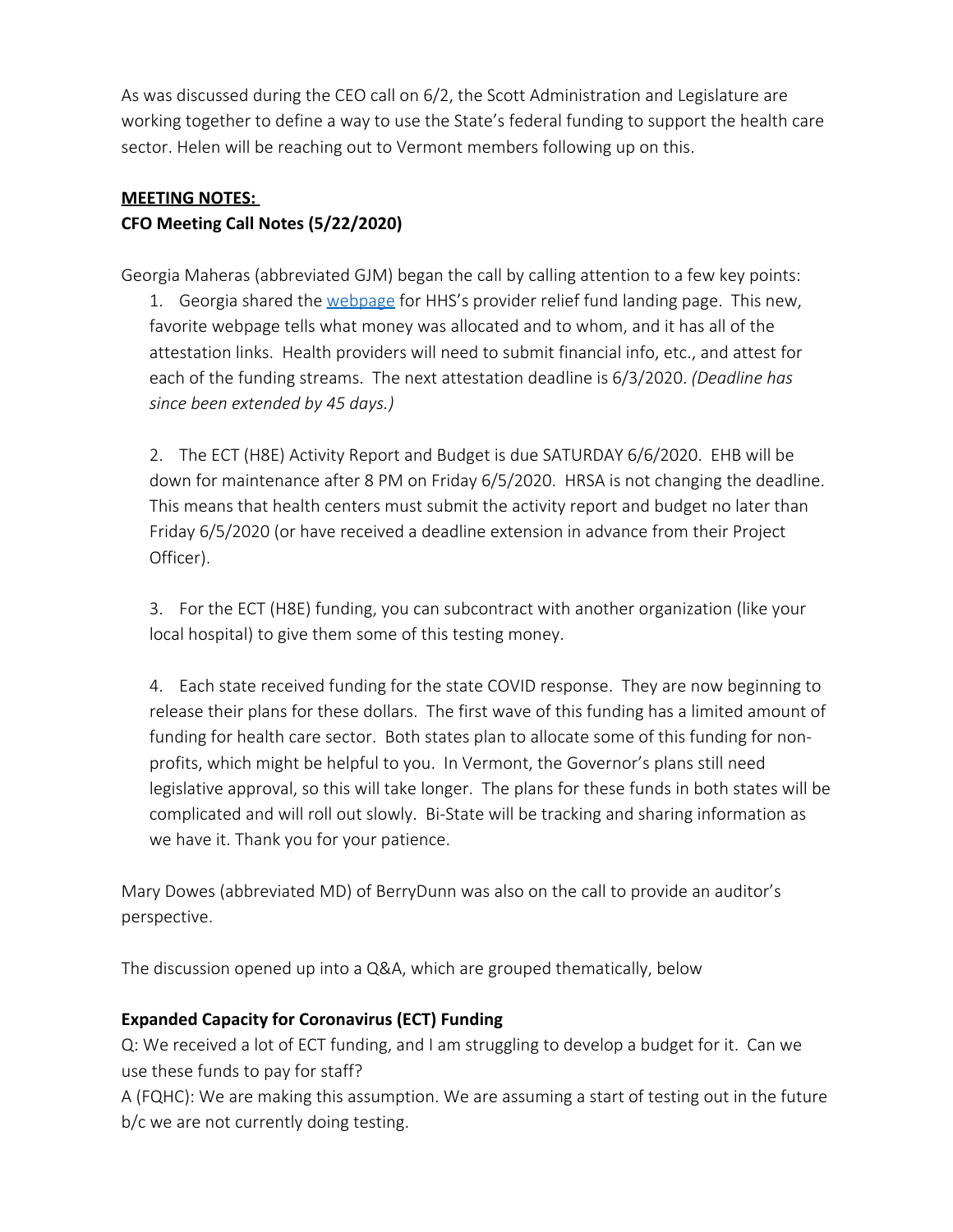A (Tess Kuenning): In the call with Jim Macrae we learned that there are some health centers nationally that are turning down these dollars. Jim asks that health centers please don't return the funding and reminds the health centers that it is for 12 months. You can also consider subgranting the dollars to whatever entity is providing testing in your community. Also, remember that the budget you will be submitting on 6/5 needs to pass the "reasonableness" test, but it is a budget, and HRSA will understand the need for later adjustments.

A (FQHC): On the HRSA Q&A call they also said that you would be permitted to do a one-time NCE for an additional 12 months. But your initial budget is for just the initial 12 months. A (FQHC): HRSA said that they want your best guess, and they are open to understanding that there will be adjustments. You will likely have to demonstrate the FTE breakdown for the employees you are charging to the grant. This was something that was requested after our original submission.

A (GJM): Testing expectations in our states will likely increase. The CDC is recommending that each state test 2% of its population each month.

## **HHS Provider Relief Fund Attestations**

Q (FQHC): I did attestations for all three of the HHS funds, but I didn't see anywhere anything about submitting additional information.

A (FQHC): I've gone through that process, and all they are asking for is revenue loss for March and April, and an uploaded 990. I have support for the revenue loss, but there is no place to upload this support.

A (FQHC): *shared screen of the HHS [webpage](https://www.hhs.gov/coronavirus/cares-act-provider-relief-fund/index.html) and scrolled down to show the "General Distribution Portal" links.*

Q (FQHC): Do I have to go into each separate HHS allotment to upload the attestations? A (FQHC): You can do it all at once, you'll see each of the separate lines.

Q (FQHC): I got a notice today that we had to re-attest to round #2 again b/c we had attested prior to their systems being set up. Has anyone else had to do this?

A (GJM): Remember that not all the emails are going to you, so you will want to make sure staff are forwarding any communications.

## **Quarterly Reporting Requirements**

Q (FQHC): What is the quarterly report they will want?

A (GJM): There will be several sets of reports, quarterly through EHB and also reports for the HHS funding.

A (Kate Simmons): HRSA will be asking for quarterly progress reports related to the COVID-19 supplemental funding, starting in July *(date has since been announced and discussed above).* The reports will be streamlined, and questions will tie back to funding intents:

- · Staff and Patient Safety (What activities have you taken to address staff and patient safety?)
- Testing (What have you been undertaking with respect to testing?)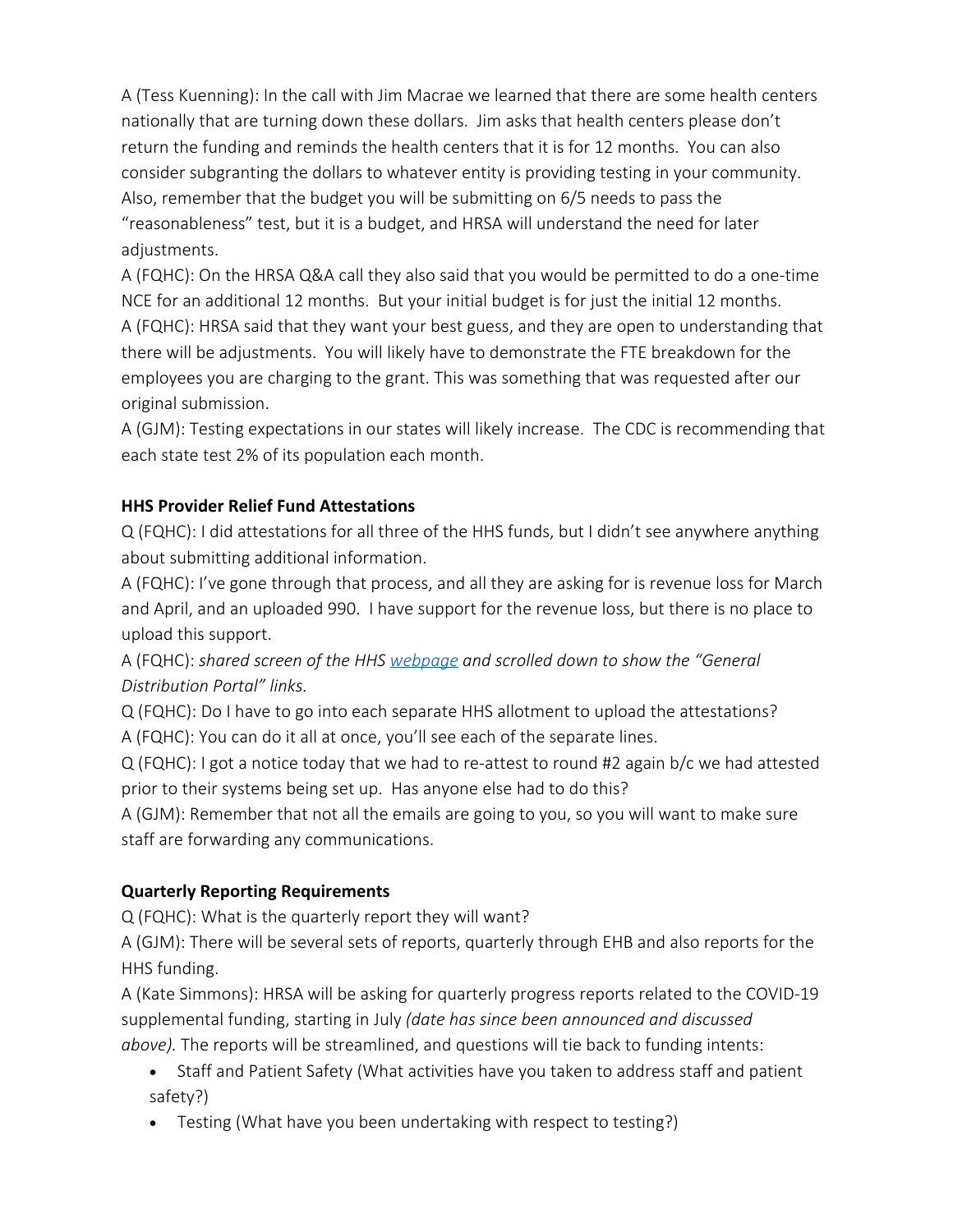- Maintaining/Increasing Capacity (How have you been using the resources in H8C and H8D to maintain/increase capacity?)
- · Telehealth (How have you been able to utilize telehealth to address impact of COVID-19?)
- Minor  $A/R$  (Did you use funding for minor  $A/R$ ?)

Health centers will have to do a separate quarterly report for each of these three supplemental funding streams. All of these funding streams have different activity codes. There will be a lot of scrutiny on these funds from grants mgmt and program mgmt standpoint. These reports are designed to support your success in withstanding the scrutiny.

A (MD): There is not much information available on the HHS Provider Relief reporting.

Q (FQHC): Can you talk more about the \$150K threshold for the HHS Provider Relief Fund? A (GJM): All NH/VT health centers have now exceeded this threshold and will need to submit report and attestations for the funds.

## **Paycheck Protection Program**

The conversation turned to the Paycheck Protection Program. A few FQHCs noted that they had already received their application forms for loan forgiveness. The application did not seem too onerous. One FQHC noted that they believed that they would receive 100% forgiveness. A different FQHC noted that ADP provided some good reporting tools.

Mary Dowes provided information that there is some forgiveness available even if the employer does not bring employee counts up to pre-COVID levels if the furloughed employees choose not to come back or request a reduction in hours, or are fired for cause *(this has been augmented with the new PPP extension passed on 6/3).* In the meeting "chat" Mary Dowes wrote, that there is:

Key new guidance related to PPP loan forgiveness (for a detailed understanding of the new guidance, we suggest you read the SBA form forgiveness instructions):

- · FTEs are based on a 40-hour week, rounded down to the nearest tenth of an hour.
- For administrative purposes, borrowers with a bi-weekly or more frequent payroll can use the first day of the first pay period following disbursement.
- There are several exceptions to the FTE reduction offer to rehire that was declined, someone fired for cause, someone who voluntarily resigned, someone who requested and received a reduction in their hours.

The PPP FAQs can be found here [https://home.treasury.gov/system/files/136/Paycheck-](https://home.treasury.gov/system/files/136/Paycheck-Protection-Program-Frequently-Asked-Questions.pdf)[Protection-Program-Frequently-Asked-Questions.pdf](https://home.treasury.gov/system/files/136/Paycheck-Protection-Program-Frequently-Asked-Questions.pdf).

Q (FQHC): Is there additional guidance for health insurance expense forgiveness? A (GJM): Yes, health insurance is allowable. The appropriation for PPP is not subject to the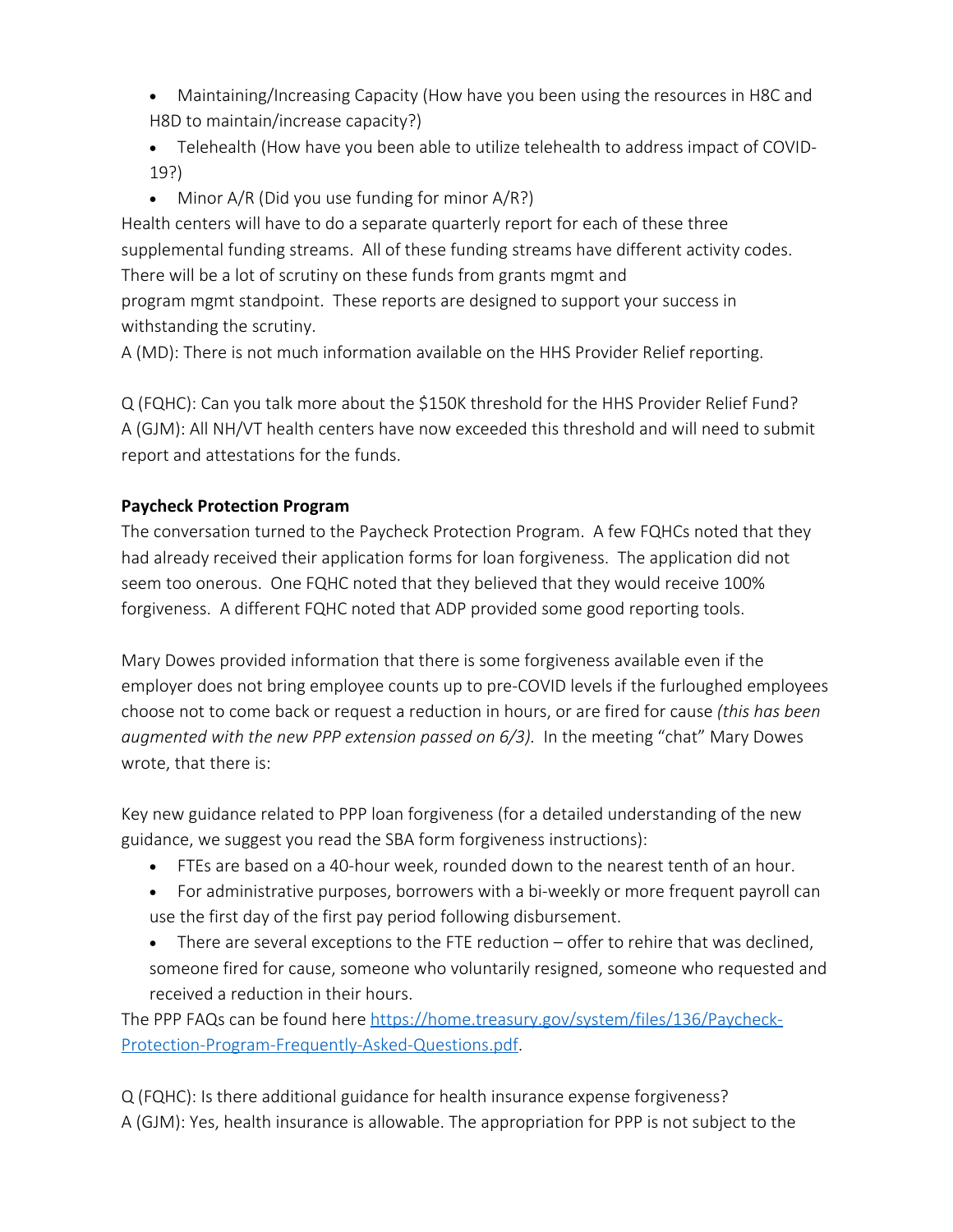abortion limitation (per a FTLF webinar on 5/21).

Another FQHC noted that for PPP forgiveness the FTE is 40 hours (not 30 hours as it was in the original application). The FTE is limited to 1.0 (so it doesn't count overtime).

Q (FQHC): Can PPP be used for a hazard pay stipend?

A (MD): Yes, but you would want to have organizational policies/procedures.

A (GJM): We at Bi-State haven't seen any template P&P yet. Does anyone have one to share?

One FQHC noted that "we had concern with using the term "hazard" and with legal advice used "incentive". Another FQHC noted, "we're calling it a Public Health Emergency stipend."

## **Telehealth**

Georgia announced that Bi-State is working to bring one-on-one telehealth TA to all of our members. Our hope is to provide you with customized revenue strategic planning. Helen Labun provided a five minute summary on current telehealth status and encouraged anyone with any questions to reach out to [her](mailto:hlabun@bistatepca.org). She also reminded everyone of Bi-State's Telehealth Updates [webpage](https://docs.google.com/document/d/15Y3RaKi13rOaT6rm_fbO3TSr7UIOnii-O9DHdLNn9j4/edit), which is kept current for Medicare and Vermont and includes implementation resources. Another resource is Vermont's 2x/week telehealth office hours (Wednesdays 12-1 and Thursdays 8-9; while these are hosted by VT, Helen says that much of the content would be equally applicable to NH. For more information, look [here](https://www.vpqhc.org/statewide-telehealth-events).) Kristine Stoddard is working with NETRC to establish a comparable NH-based offering. Also, Helen noted the telehealth podcast series she has developed (thank you Northern Counties Health Care for sponsoring!), available [here](http://www.plainerenglish.org/) and at the usual podcast sites. Georgia concluded by noting that although this is a tremendous amount of resources, Bi-State realized it was not enough to help you think strategically for the future, which is why we are doing the one-onone consulting sessions because we know that there are different payer mixes, different populations, and different needs.

Q (FQHC): Has anyone applied for the NETC FCC grant? A (GJM): CHCB applied and received an award. The FCC still has about 75% of the funds available and are making announcements each week. LRHC and NOTCH both indicated that they were planning to apply. Helen shared a useful [summary](https://legislature.vermont.gov/Documents/2020/WorkGroups/Senate%20Health%20and%20Welfare/COVID-19/W~Maria%20Royle~Summary%20of%20CARES%20Act%20Connectivity%20Funding%20Streams%20and%20Additional%20Programs~5-7-2020.pdf) of telehealth funding programs.

#### **Other**

Q (FQHC): How many folks are working from home vs office?

A (FQHC): we are about 60/40 in house/remote.

A (FQHC): we are about 66/33 in house/remote.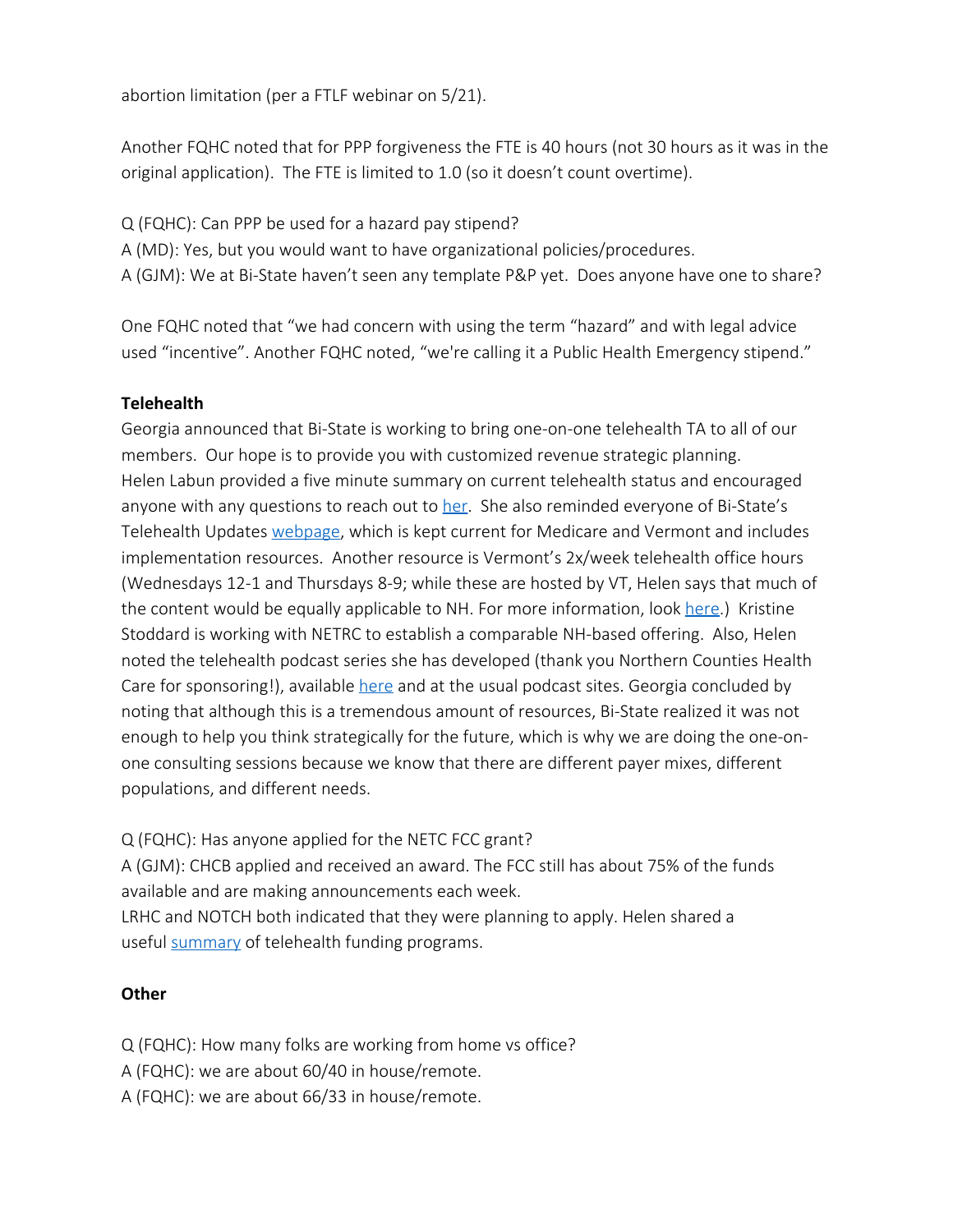Q (FQHC): How far were your April gross revenues down from prior years? A (FQHC): We were down by 50%.

A (FQHC): We were down by less than that, but we don't have dental.

A (FQHC): We were down by 20-25% (also no dental).

Georgia concluded the call by reminding everyone:

- · to attest to your federal funds using the HHS link by 6/3; *(Deadline has since been extended by 45 days);*
- submit your budget/activity overview on 6/5 8 PM (before EHB goes down); and
- look for the telehealth consulting opportunity from Bi-State soon.

Bi-State will send out VT dental guidance to VT members as soon as we receive it.

# **CFO Meeting Call Notes (5/29/2020)**

Georgia Maheras (abbreviated GJM) began the call by calling attention to a couple key points:  

- The HRSA provider relief website (aka Georgia's favorite website) has been reformatted. The new format is excellent. You can find it [here](https://www.hhs.gov/coronavirus/cares-act-provider-relief-fund/index.html).
- The June 3<sup>rd</sup> deadline for attestation has been extended; now you have an extra 45 days.

Mary Dowes (abbreviated MD) of BerryDunn was also on the call to provide an auditor's perspective.

The discussion opened up into a Q&A, which are grouped thematically, below

## **HHS Provider Relief Fund**

Q (FQHC): Will we get any more money?

A (GJM): Yes… but there is no information yet about how much, when, or formula. Out of CARES 2 (stimulus 3.5) there is an additional \$75B in this provider relief fund.

A (MD): A Maine FQHC reported a new HHS distribution this week, so this might have been part of that distribution. *(Update: these funds have not been released yet).*

Q (FQHC): There has been some discussion about payments to Medicaid providers, where does that fit in?

A (GJM): There is an undistributed portion of the initial \$100M (\$20-\$25B unallocated). Some will go to the uninsured claims portal. The remainder is to be distributed to dentists and providers who solely take Medicaid. The formula is unknown.

A (FQHC): And this is different from the Medicaid Retainer Payments?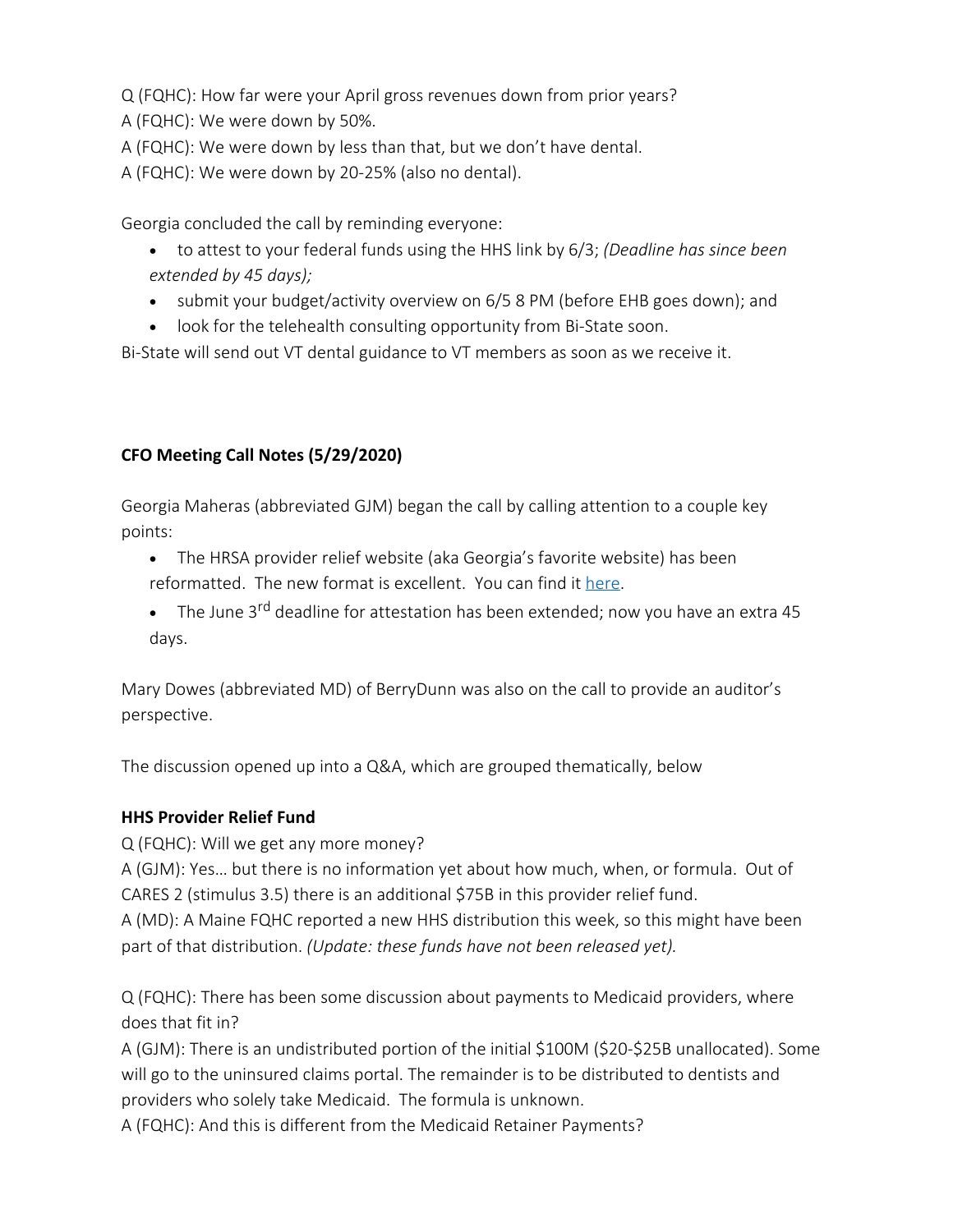A (GJM): Yes, this is all federal money.

## **Paycheck Protection Program (PPP)**

Q (FQHC): It looks like we will be able to draw down far less PPP funding than we had hoped. How is everyone else doing?

A (GJM): The SBA continues to release guidance to the commercial lenders about the program and your obligations. More information keeps coming out. There is some hope that there will be some Congressional action to extend the timeframe. The House has approved a bill to extend the time period, but given the contentiousness in Washington DC, it should not be assumed that the extension will occur. It is something to hope for but not to plan for. (*Update: this extension passd 6/3).* 

A (FQHC): We had strategically laid out all the buckets of funding on a whiteboard. We applied for a fraction of what we could have applied for. One of our biggest expenses that we can't allocate from grants is health insurance, and we can only allocate this to PPP.

A (GJM): Last week Bi-State participated in a FTLF webinar on the PPP. FTLF said that we could use PPP funds for health insurance benefits that include abortion.

Q (FQHC): The IRS has "COVID-19 related employee retention credits." It looks like we can us these funds to continue to pay insurance for furloughed employees. This needs to be filed with quarterly returns. It sounds like you can recoup up to \$10K per employee. A (GJM): Bi-State had previously shared a business bulletin that included a hyperlink to that funding. There is more info about the terms and conditions *(Update: this information is provided above).* This is not the EFLMA program (from stimulus #2); it is something different. According to the FAQ, and employer does not qualify for this program if they have received a PPP loan (see  $Q78$ ).

A (MD): You may be correct that health plan costs can be included in the "qualified wages" under the retention credit - see **[IRS FAQs](https://www.irs.gov/newsroom/covid-19-related-employee-retention-credits-amount-of-allocable-qualified-health-plan-expenses-faqs)** on this topic.

Q (FQHC): Can I pay for enhanced retirement contributions under the PPP?

A (MD): Retirement contributions are an allowable expense under the PPP. As long as your plan allows for discretionary contributions and the timing works, you can do this if you choose to.

A (FQHC): We've also been told that enhanced retirement fund contributions can be made from PPP funds.

Q (FQHC): If I accrue for those costs even if I don't write the check until after the 8-week period, is that okay?

A (MD): If your process is to pay after each payroll and the last payment is after the PPP ends, the accrued cost is allowable. If your contributions are quarterly or annually, the lag time is pretty long and your auditor may have concerns.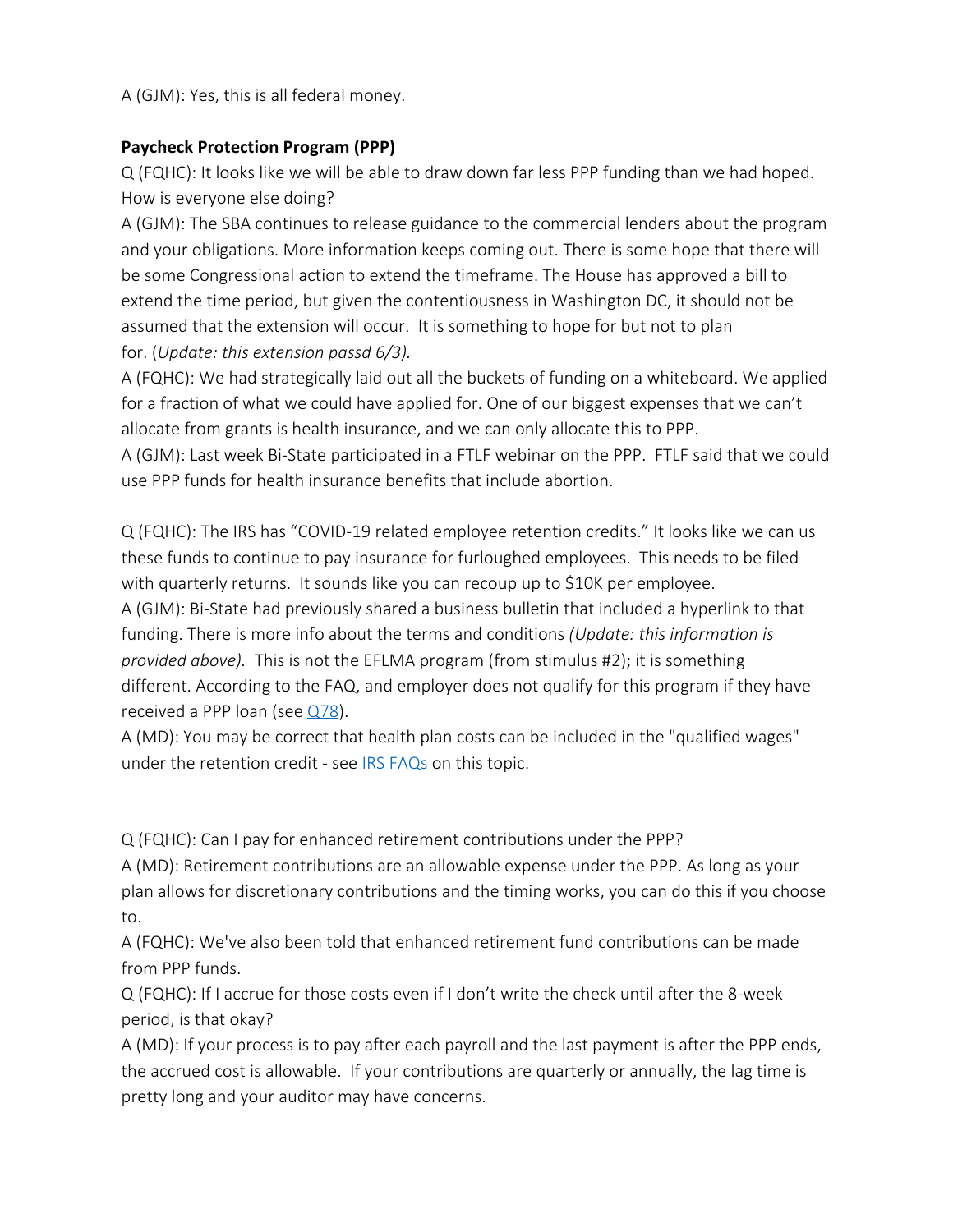### **Budgeting**

Q (FQHC): We are starting to work on our budget and we are struggling with what data to use for revenue projections. How are others doing this?

A (FQHC): We were very conservative. We are anticipating each provider will do 25% telehealth. We assumed 75% of pre-COVID revenue for that 75% of time. We also budgeted 2 weeks of no revenue (in case we have to close doors because of a future outbreak). For dental, we assumed no patients seen until Q3 and we assumed 20 days of additional dental shut down (assuming it is the first that will be shut down).

A (FQHC): We will be recommending to the BOD for our Sept 1 budget that we too take a very conservative approach and create our approved budget, then have a true operational budget based on rolling averages, modeling our variable costs in somewhat real time.

## **NH MCO Stabilization Funding / VT Medicaid Retainer Program**

Q (FQHC - NH): For the NH Medicaid Stabilization Payments, how will these funds be treated as far as tracking and reporting?

A (Kristine Stoddard): We haven't seen the letter you'll be receiving. We think you'll be receiving a payment from each MCO each month. This will be "attached to a previous encounter." It is not meant to be repaid. It is unclear whether you will have to track it. The intention of the payments is to help "ensure access to health care services for Medicaid enrollees by supporting providers and helping them remain operational during the crisis." A (Helen Labun): In VT, the DVHA Retainer Program #1 (March-early April) was structured as a loan; Bi-State has requested its conversion to a grant; but no decision has been made on that point. DVHA Retainer Program #2 (late-April-present) is a payment of the difference between historic Medicaid payments and your actuals. There is an opt-in process. Bi-State is still trying to get answers to the question on dental cost accounting.

Q (FQHC-VT): Has Bi-State reached out to DVHA to determine if there were restrictions on how the DVHA Retainer payments could be used? Will they request a report at any point on what we will use these funds to pay for?

A (Helen Labun): Bi-State has asked some follow-up questions, but have not asked this question as the philosophy behind these payments does not link them with expenses. Bi-State will ask DVHA to clarify this point. Details of retainer payments can be found [here](https://dvha.vermont.gov/sites/dvha/files/documents/News/COVID-19%20Sustained%20Monthly%20Retainer%20Payments%20Cover%20Letter%20and%20Process%20DVHA%20FINAL.pdf) and FAQs [here](https://dvha.vermont.gov/sites/dvha/files/documents/News/COVID-19%20Sustained%20Monthly%20Retainer%20Payments%20FAQ%20DVHA%20FINAL.pdf).

Q (FQHC – VT): Do we recognize the revenue when we receive it, or does it go into a deferred account and we only recognize when we earn it?

A (MD): This would be dependent on the terms of the money. If there are restrictions on the use, it would be deferred revenue.

A (GJM): For each state's stabilization dollars, Bi-State will try to find out as much information as we can. We have specifically requested that both states minimize the burden for reporting.